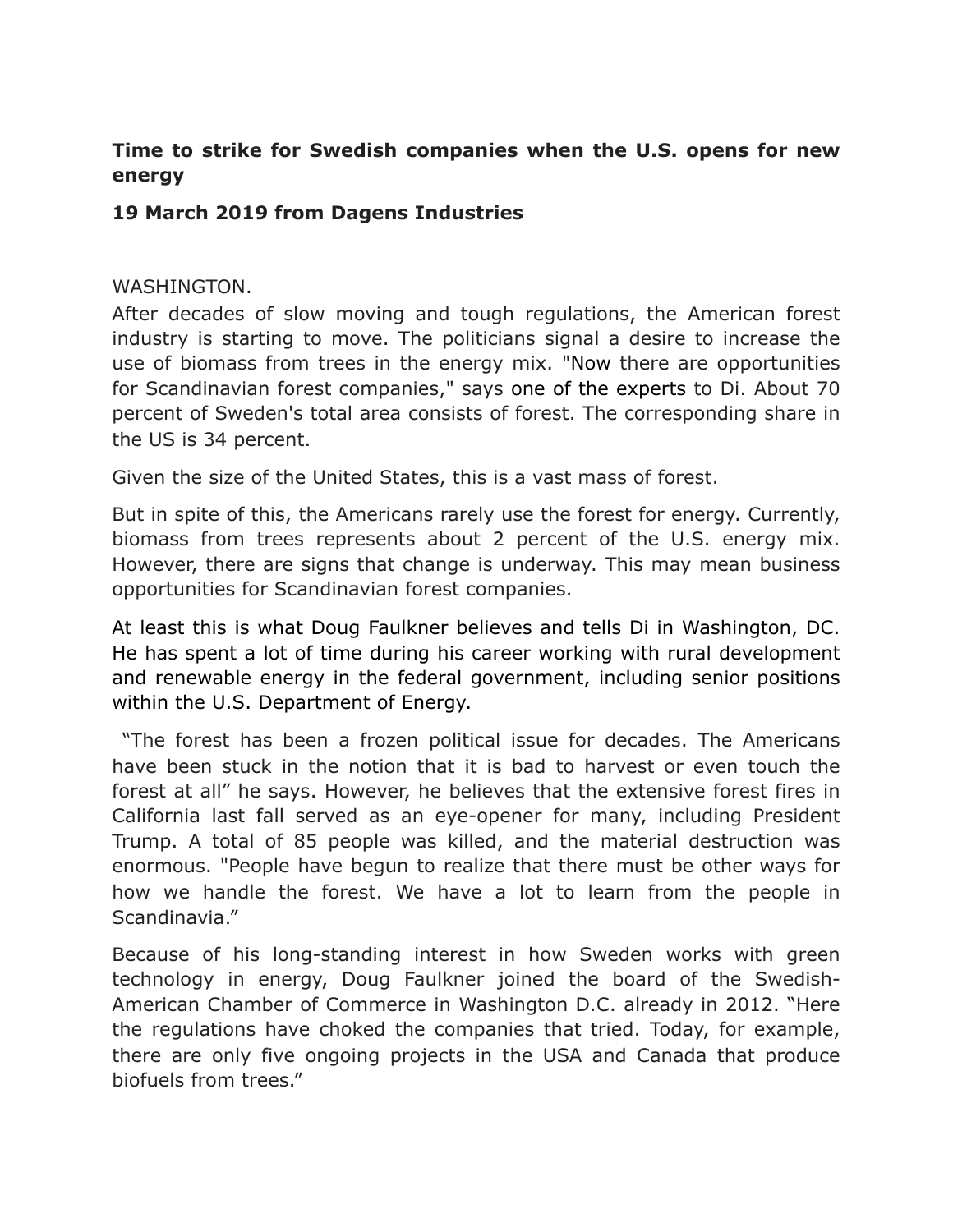But now there is work underway to ease the tough regulations in the U.S. An independent advisory committee to the U.S. Secretaries of Agriculture and of Energy on bioenergy has designated 2019 as "The Year of the Tree".

All of its four meetings this year will be devoted to how to increase the amount of energy from the forest, the production of biofuels and how wood can replace petroleum in other types of products, such as plastic.

Doug Faulkner is currently one of the two chairmen of the committee.

Things have also started moving on the political level. This spring, the Congress adopted a law that highlighted the importance of the forest sector to produce energy. During the autumn, the heads of the Environmental Protection Agency, and the Departments of Agriculture and Energy responded to the Congress with a letter giving their full support.

It stated, among other things, "The use of the forest can provide several environmental, social and economic benefits to our societies, and at the same time help to make the US self-sufficient in energy and to create jobs"

They concluded the letter by stating that biomass should play a "key role in covering the energy needs of the US".

However, given the current political dynamics in the US, it should not come as a surprise that the Trump administration is interested in keeping the rural population happy. Areas with a lot of forest generally voted on Donald Trump 2016. In addition, deregulations have been a popular theme for the White House, both in the financial sector and in the environmental area.

Donald Trump himself has also shown interest in the forest. When the forest fires in California crashed in October, he wrote the following on twitter:

"With proper forest management, we can put an end to the destruction that is constantly happening in California. Be smart!"

He also issued an executive order aimed to improve forest conditions and the opportunities to avoid fires.

What argues against that? According to Doug Faulkner, it is partly because interest in bioenergy has dropped with the revolution in fracking and shale oil/gas revolution. The United States is today the world's largest natural gas and oil producer.

"But it will come back. After all, energy is a cyclical phenomenon and one must think long-term. I have always seen biofuels as the ultimate energy insurance, given that it is a domestic and sustainable resource", he says.